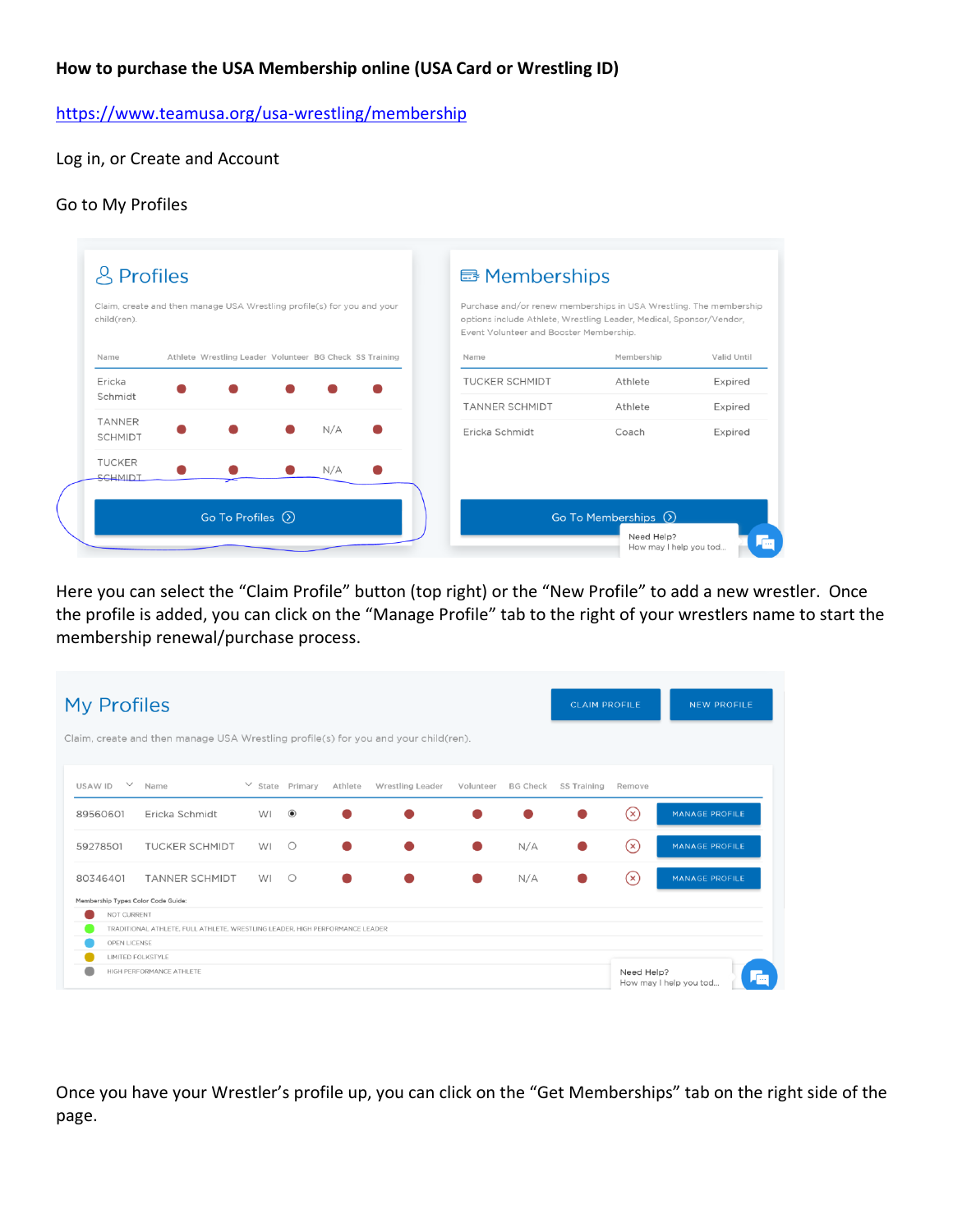|               | My Profiles<br>Claim, create and then manage USA Wrestling profile(s) for you and your child(ren). |                     |                    |                               | <b>CLAIM PROFILE</b> | <b>NEW PROFILE</b>                   |    |
|---------------|----------------------------------------------------------------------------------------------------|---------------------|--------------------|-------------------------------|----------------------|--------------------------------------|----|
|               |                                                                                                    |                     |                    |                               |                      |                                      |    |
|               | <b>TUCKER SCHMIDT</b>                                                                              |                     |                    |                               |                      | <b>GET MEMBERSHIPS</b>               |    |
|               | <b>View Profile</b>                                                                                | <b>Edit Profile</b> | <b>Bio Details</b> | Add Club Affiliation<br>(s)   | History              | Check Ins                            |    |
|               | <b>Personal Details</b>                                                                            |                     |                    |                               |                      |                                      |    |
| You will need | Name<br><b>TUCKER SCHMIDT</b>                                                                      | Date of Birth       |                    | Email<br>ericka3747@gmail.com |                      | Need Help?<br>How may I help you tod | G۱ |

Then chose the wrestler you want to start with and select "Renew Now" to the right of their name.

|          | PURCHASE / RENEW MEMBERSHIPS | <b>VERIFY MEMBERSHIP</b> |                 | <b>INELIGIBLE LIST</b>                |                    |                       |
|----------|------------------------------|--------------------------|-----------------|---------------------------------------|--------------------|-----------------------|
|          | My Memberships               |                          |                 |                                       |                    |                       |
| USAW ID  | $\vee$ Name                  | $\vee$ State             | Membership Type |                                       | $\vee$ Valid Until | Status                |
| 59278501 | <b>TUCKER SCHMIDT</b>        | Wisconsin                |                 | <b>Traditional Athlete Membership</b> | <b>Expired</b>     | <b>PAYMENT NEEDED</b> |
| 80346401 | <b>TANNER SCHMIDT</b>        | Wisconsin                |                 | <b>Traditional Athlete Membership</b> | <b>Expired</b>     | <b>RENEW NOW</b>      |

# My Memberships

## USA Wrestling Memberships

Please choose from the below membership options to get started purchasing or renewing your membership.

| Membership          | Description                                                                                                                                                                                                                                                   |                                                       |
|---------------------|---------------------------------------------------------------------------------------------------------------------------------------------------------------------------------------------------------------------------------------------------------------|-------------------------------------------------------|
| Athlete             | Athlete membership is for wrestlers who practice, train, and/or compete in USA Wrestling<br>chartered clubs and sanctioned events. Anyone born on or before 8/31/2002 must complete<br>SafeSport training before becoming an athlete member of USA Wrestling. | PURCHASE/RENEW                                        |
| Wrestling<br>_eader | The Wrestling Leader membership is for those individuals who wish to coach and/or officiate in<br>USA Wrestling chartered clubs and sanctioned events. This membership was new for the 2018-                                                                  | PURCHASE/RENEW                                        |
|                     | 19 membership season, as USA Wrestling coach memberships and officials membership a<br>longer available having been replaced by the Wrestling Leader membership.                                                                                              | Need Help?<br><u> 100 k</u><br>How may I help you tod |

## Then click the select button to the right of your wrestlers name: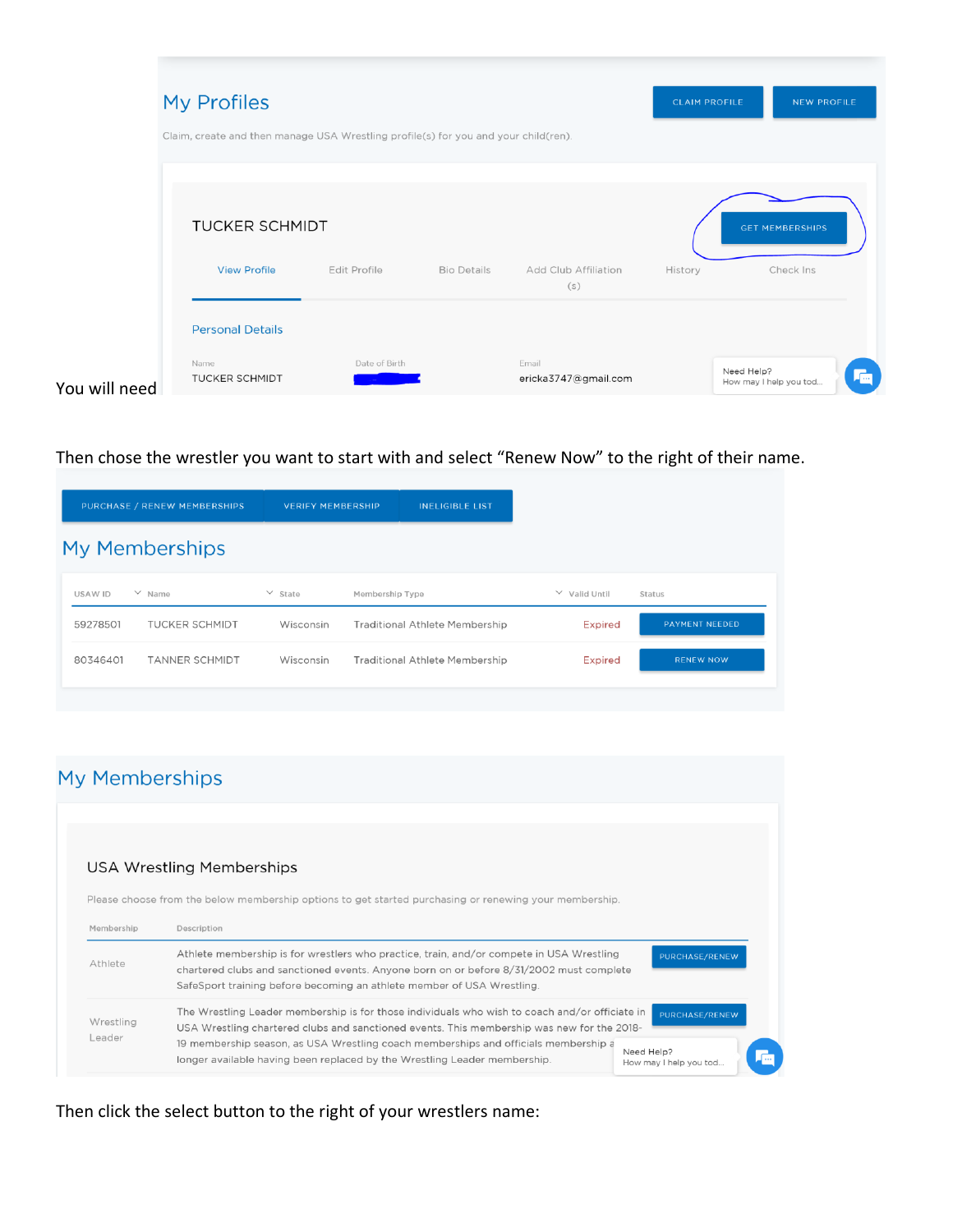|          | <b>USA Wrestling Memberships</b><br>Please choose from the below membership options to get started purchasing or renewing your membership. |                 |           |               |  |  |  |  |
|----------|--------------------------------------------------------------------------------------------------------------------------------------------|-----------------|-----------|---------------|--|--|--|--|
|          | My Profiles                                                                                                                                | Search Profiles |           |               |  |  |  |  |
|          | Choose Profile For Athlete Membership                                                                                                      |                 |           |               |  |  |  |  |
| USAW ID  | Name                                                                                                                                       | Date of Birth   | State     | Action        |  |  |  |  |
| 89560601 | Ericka Schmidt                                                                                                                             | 08/01/1978      | Wisconsin | <b>SELECT</b> |  |  |  |  |
| 59278501 | <b>TUCKER SCHMIDT</b>                                                                                                                      | 12/28/2005      | Wisconsin | <b>SELECT</b> |  |  |  |  |
| 80346401 | <b>TANNER SCHMIDT</b>                                                                                                                      | 04/21/2009      | Wisconsin | <b>SELECT</b> |  |  |  |  |

### Select the Athlete-Traditional option for the Available Memberships dropdown

### Add Club: enter 1377301 - Gold Medal Wrestling Club, Ltd. From the



As you scroll down, you will see a few additional boxes, the top box will be where you can request a hard plastic card be mailed to you for an additional \$10.00. This is not a required option. You will be able to print your card if you would like a paper copy, or you can screed shot it (if completing the membership on a mobile devise), as most tournaments will accept an electronic copy. **If purchasing a plastic card, you will be required to upload a profile picture.**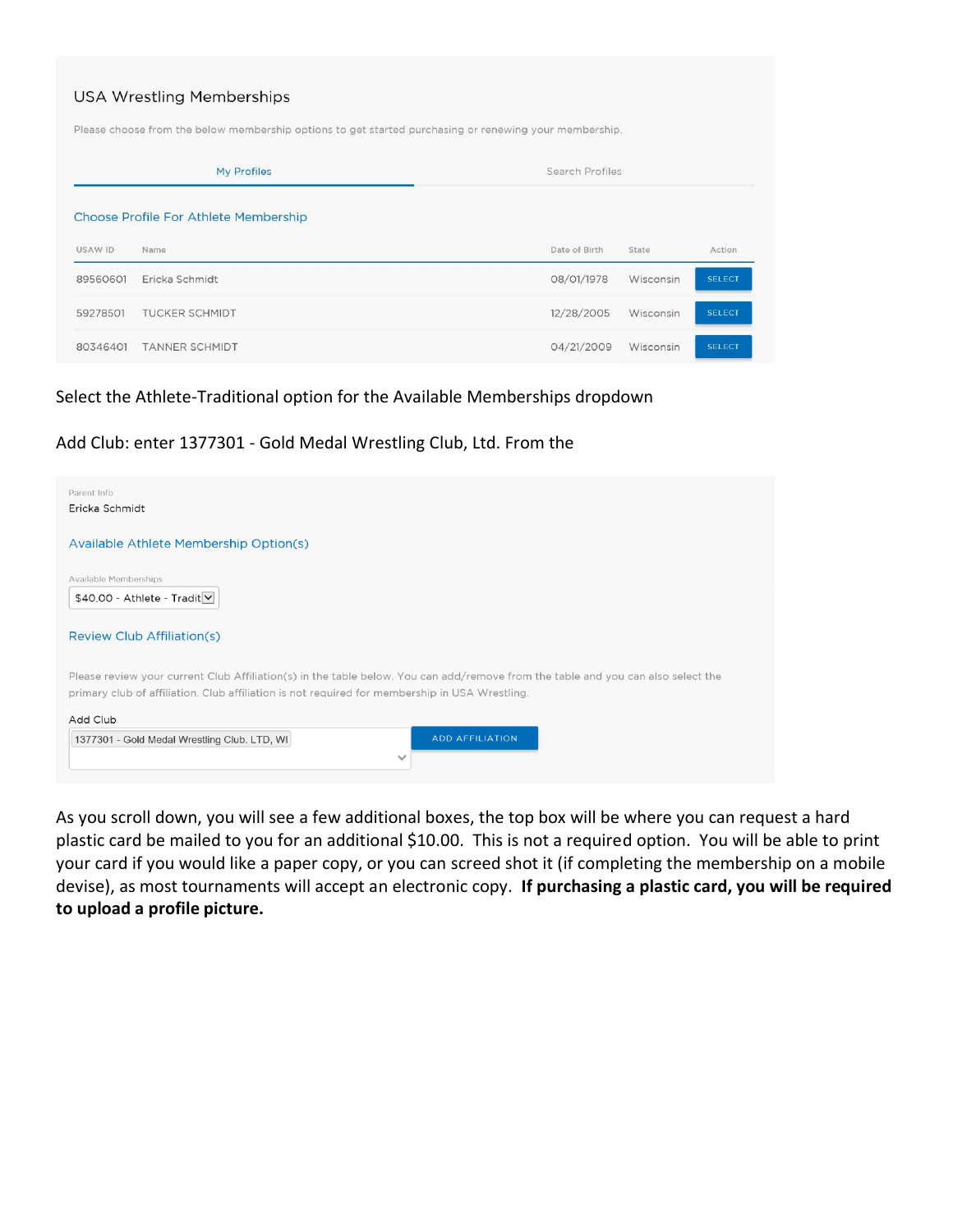| <b>TUCKER</b>                                                                    | Please include optional plastic membership card for \$10 to be mailed by USA Wrestling.                                                |  |  |
|----------------------------------------------------------------------------------|----------------------------------------------------------------------------------------------------------------------------------------|--|--|
| Wisconsin USA Wrestling Inc.<br>UNR/ 1993 METRO - COR12093005 - Expans CB-512326 | Vacknowledge that my plastic membership card will only be printed once there is an approved picture in the profile. Please allow up to |  |  |
|                                                                                  | 2 weeks for delivery once the profile picture is approved.                                                                             |  |  |
|                                                                                  |                                                                                                                                        |  |  |
|                                                                                  |                                                                                                                                        |  |  |
|                                                                                  |                                                                                                                                        |  |  |
|                                                                                  | <b>SUPPORT TEAM USA WRESTLING</b>                                                                                                      |  |  |
|                                                                                  | Donate \$50 or more and receive a Pop Socket                                                                                           |  |  |
| <b>Donation Options:</b>                                                         | $\checkmark$                                                                                                                           |  |  |

Continue to scroll to the bottom of the page

**Be sure to first check the Acknowledgement box** and then you will be able to Save and Add More Memberships or Save & Continue. If adding another wrestler, complete all of the steps above. Once all wrestlers are added, select Save & Continue.

| <b>Quick Sample Look at WIN's Digital/Print Edition</b><br>Please include a discounted 12-issue WIN Print Subscription to my USA Wrestling membership for \$27 (10% savings).                 |
|-----------------------------------------------------------------------------------------------------------------------------------------------------------------------------------------------|
| Please include a discounted 12-issue WIN Digital Subscription to my USA Wrestling membership for \$13 (13% savings).                                                                          |
|                                                                                                                                                                                               |
| ☑ I acknowledge that I have had sufficient opportunity to review the USA Wrestling Member Agreement and understand its<br>purpose, meaning and intent. USA Wrestling Athlete Member Agreement |

After selecting Save & Continue, there will be an additional page with advertisements or related product to be purchase for a discount. None of this is required, you can scroll to the bottom of the page and again select Save & Continue.

You should then come to your shopping cart.

Here you will need to again select the acknowledge box and complete the purchase.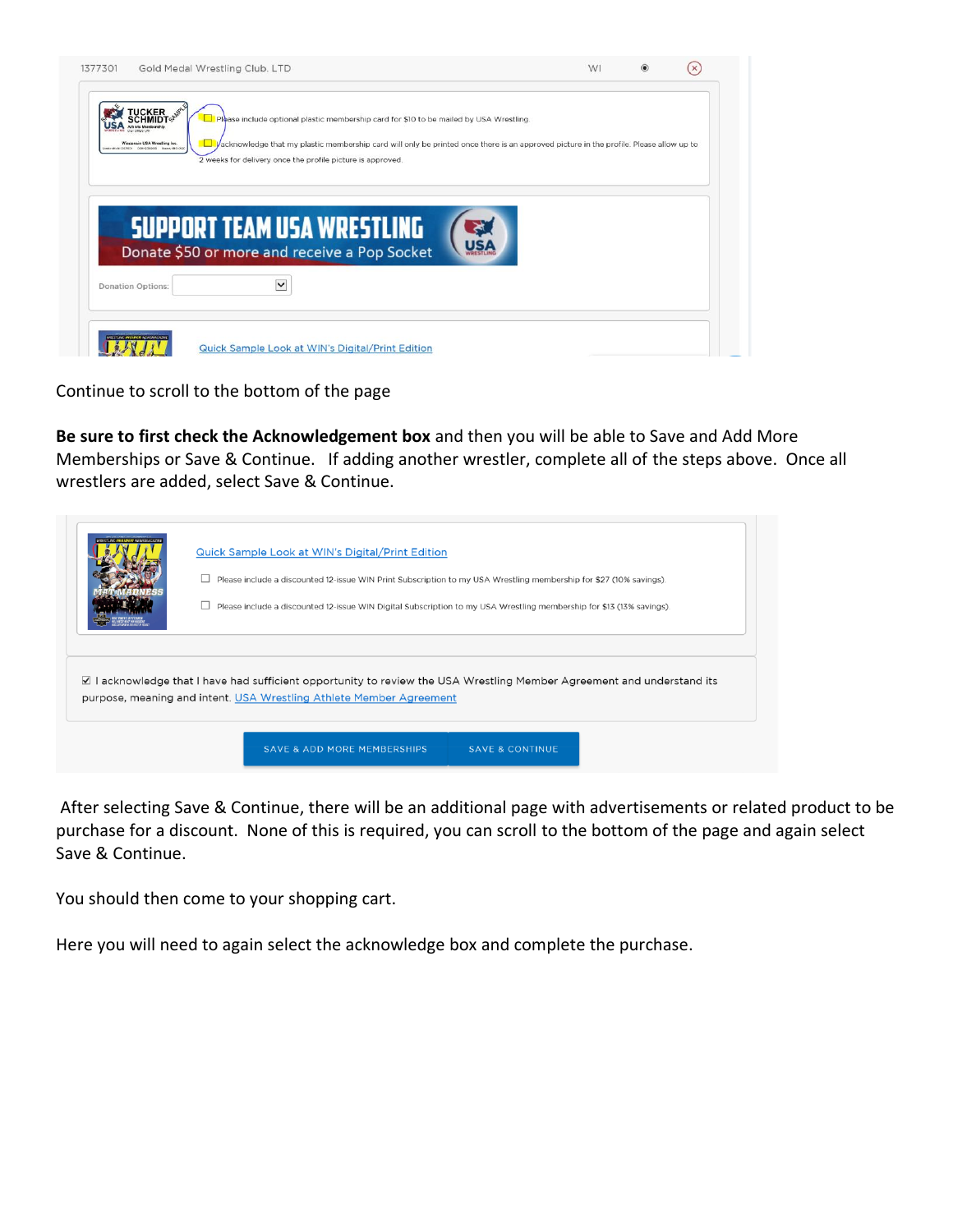| <b>Description</b> |                                                      | Qty            |         |
|--------------------|------------------------------------------------------|----------------|---------|
|                    | Wisconsin - Athlete - Traditional Athlete Membership | $\overline{2}$ | \$80    |
| <b>Total</b>       |                                                      |                | \$80.00 |
|                    | Pay by Credit Card                                   |                |         |
|                    |                                                      |                |         |

Once the purchase is complete, you will be able to select the tab to print your cards. If you are not able to print them immediately, you can always log in at a later date and print.

| Success!<br><b>Transaction Successful!</b>                                                                                       |                                                                |                                                                                               |
|----------------------------------------------------------------------------------------------------------------------------------|----------------------------------------------------------------|-----------------------------------------------------------------------------------------------|
| <b>Payment History</b>                                                                                                           |                                                                |                                                                                               |
| Date: 11/11/2019 16:06:04<br>Receipt Number: 140857578<br>Payment Method: Credit Card<br>Paid By: Ericka Schmidt<br>Status: Paid | PRINT CARDS<br><b>BACK TO PAYMENT HISTORY</b><br>PRINT RECEIPT | Check out<br>USAWstore.com<br>the official online store<br>to shop USA Wrestling<br>gear now! |

**Your USAW ID will appear by your wrestlers name in the Membership tab as well as on their USA Card. This 8 digit number is required to complete your Gold Medal Club registration.**